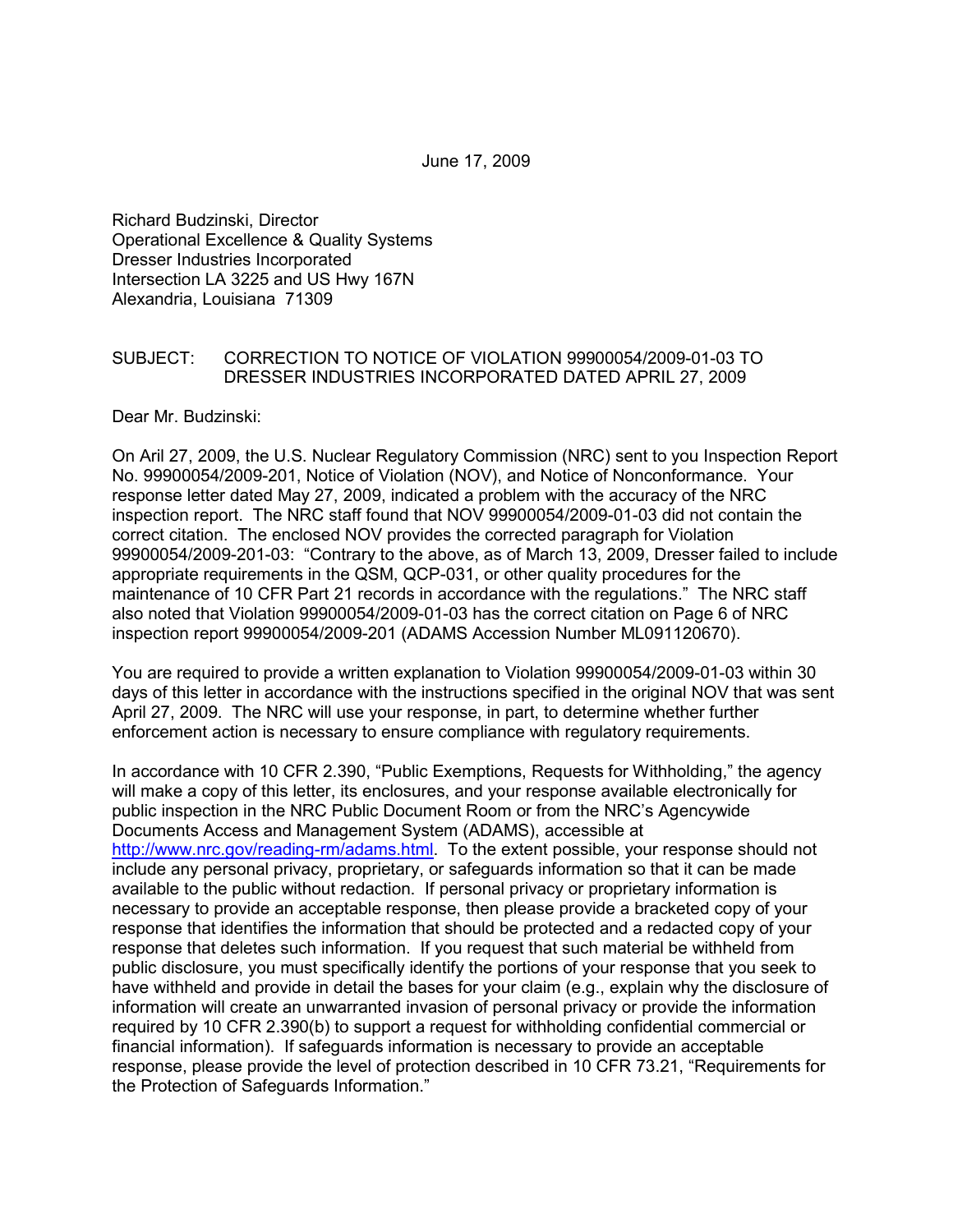Thank you for helping the NRC staff to identify this error. If you have any questions, please call Daniel Pasquale at 301-415-2498 or Francis Talbot at 301-415-3146.

Sincerely,

*/RA/* 

 John A. Nakoski, Chief Quality and Vendor Branch 2 Division of Construction Inspection & Operational Programs Office of New Reactors

Docket No: 99900054 Enclosure: Notice of Violation 99900054/2009-01-03 (corrected)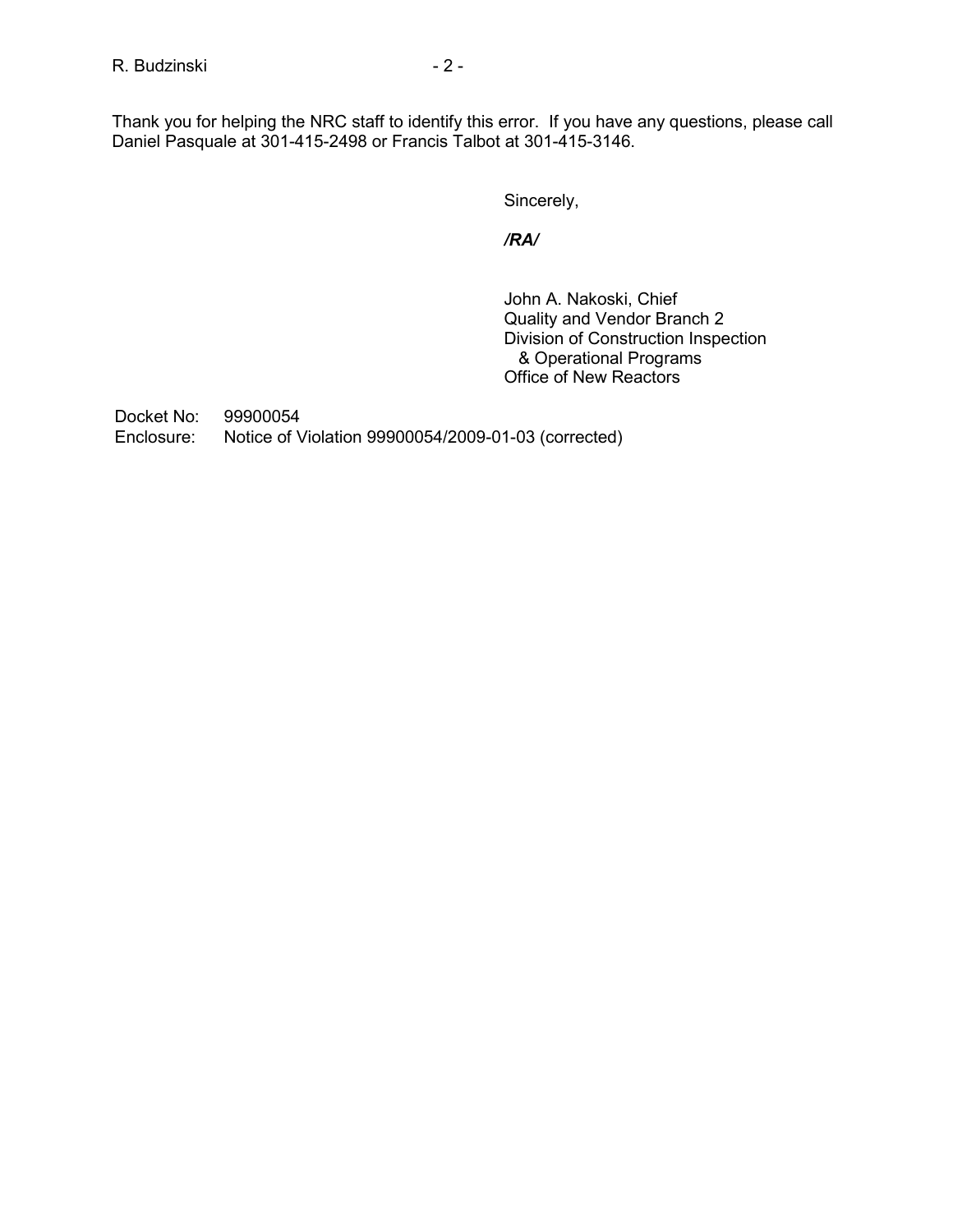Thank you for helping the NRC staff to identify this error. If you have any questions, please call Daniel Pasquale at 301-415-2498 or Francis Talbot at 301-415-3146.

Sincerely,

# */RA/*

 John A. Nakoski, Chief Quality and Vendor Branch 2 Division of Construction Inspection & Operational Programs Office of New Reactors

| Docket No: | 99900054                                            |  |
|------------|-----------------------------------------------------|--|
| Enclosure: | Notice of Violation 99900054/2009-01-03 (corrected) |  |

#### DISTRIBUTION:

| RidsNroDcipCQVP | RidsNroDcipCQVB               | GTracy | JTappert         | OIP       |
|-----------------|-------------------------------|--------|------------------|-----------|
| KKavanagh       | richard.budzinski@dresser.com |        | <b>DThatcher</b> | DPasquale |

ADAMS Accession No.: **ML091671140** *(Original ML091120670)* 

Package Accession No: **ML091671180** 

|      | OFFICE   NRO/DCIP/CQVB | NRO/DCIP/CQVB | NRO/DCIP/CQVB |  |  |  |
|------|------------------------|---------------|---------------|--|--|--|
| NAME | <b>DSinks</b>          | FTalbot       | JNakoski      |  |  |  |
| DATE | 6/16/09                | 6/16/09       | 6/17/09       |  |  |  |
|      |                        |               |               |  |  |  |

**OFFICIAL RECORD COPY**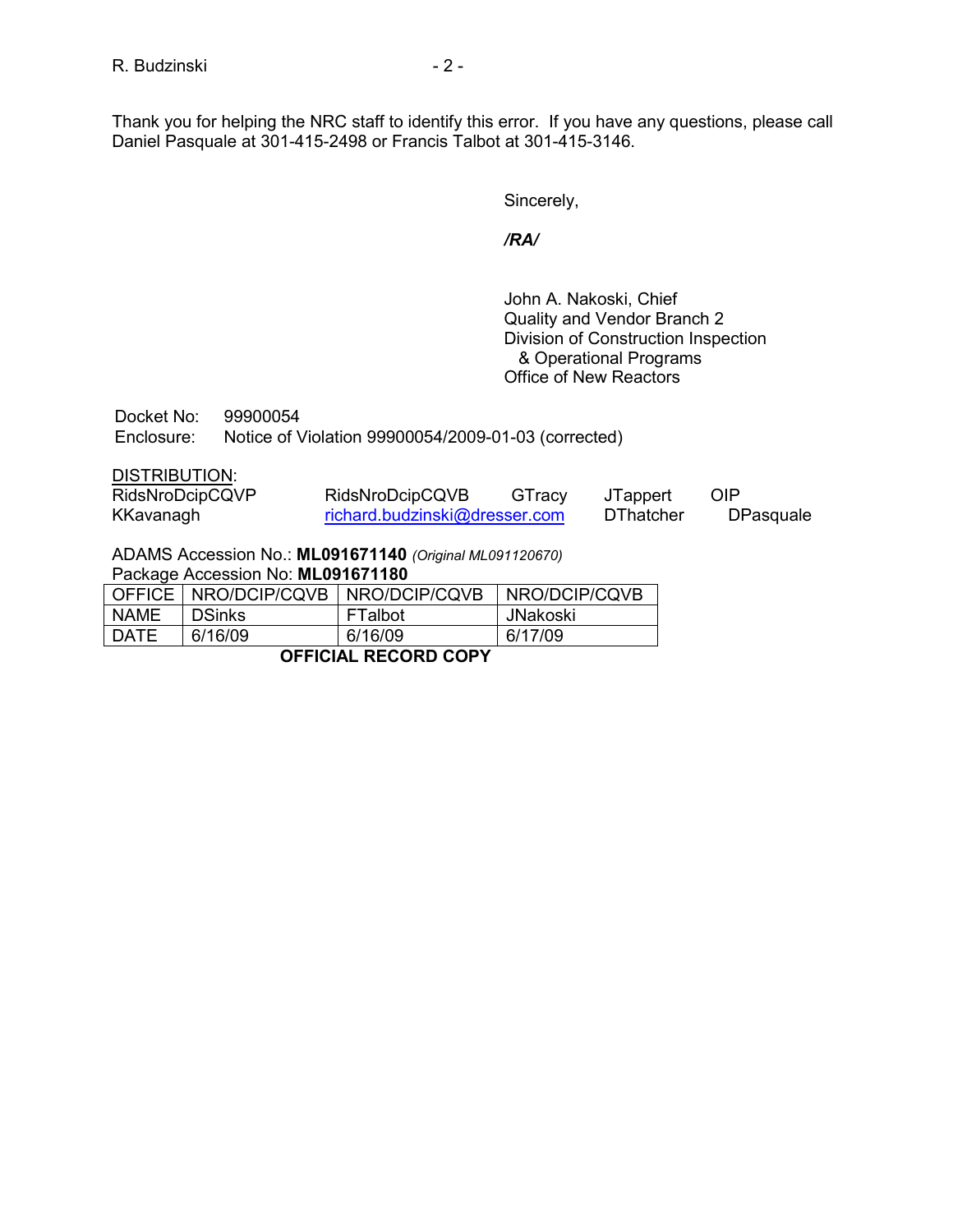# **CORRECTED COPY NOTICE OF VIOLATION**

Dresser Industries Incorporated Docket No: 99900054 Intersection LA 3225 and U.S. Hwy 167N Inspection Report Number: 2009-201 Alexandria, LA 71309

Based on the results of a U.S. Nuclear Regulatory Commission (NRC) inspection conducted March 9-13, 2009, of activities performed at Dresser Industries Incorporated (Dresser) facility at Alexandria, LA, violations of NRC requirements were identified. In accordance with the NRC Enforcement Policy, the violations are listed below:

A. Section 21.21, paragraph (a) of Part 21 of Title 10 of the *Code of Federal Regulations*  (10 CFR 21.21(a)), "Notification of Failure to Comply or Existence of a Defect and Its Evaluation," requires, in part, that each individual, corporation, partnership, dedicating entity, or other entity shall adopt appropriate procedures to address 10 CFR Part 21 requirements.

Section 21.21 paragraph (a)(3) of 10 CFR Part 21 (10 CFR 21.21(a)(3)) states, in part, "Ensure that a director or responsible officer subject to the regulations of this part is informed as soon as practicable, and, in all cases, within the 5 working days after completion of the evaluation described in paragraphs  $(a)(1)$  or  $(a)(2)$  of this section if the manufacture, construction, or operation of a facility or activity, a basic component supplied for such facility or activity or the design certification or design approval under part 52 of this chapter, (i) fails to comply with the AEC of 1954, as amended, or any applicable rule, regulation, order or license of the commission, related to a substantial safety hazard, or (ii) contains a defect."

Section 21.21 paragraph (b) of 10 CFR Part 21 (10 CFR 21.21(b)) states that "If the deviation or failure to comply is discovered by a supplier of basic components, or services associated with basic components, and the supplier determines that it does not have the capability to perform the evaluation to determine if a defect exists, then the supplier must inform the purchasers or affected licensees within five working days of this determination so that the purchasers or affected licensees may evaluate the deviation or failure to comply, pursuant to  $\S$  21.21(a)."

Section 21.21 paragraph (d)(4) of 10 CFR Part 21 (10 CFR 21.21(d)(4)) states, in part, that "The written report required by this paragraph shall include, but need not be limited to, the following information, to the extent known:

- (i) Name and address of the individual or individuals informing the Commission.
- (vi) In the case of a basic component which contains a defect or fails to comply, the number and location of these components in use at, supplied for, being supplied for, or may be supplied for, manufactured, or being manufactured for one or more facilities or activities subject to the regulations in this part."

Dresser Quality System Manual (QSM) for ASME B&PV Code Section III & NR Program, Revision 2, dated December 19, 2008, describes the quality system utilized by Dresser to assure control and compliance with applicable specifications and customer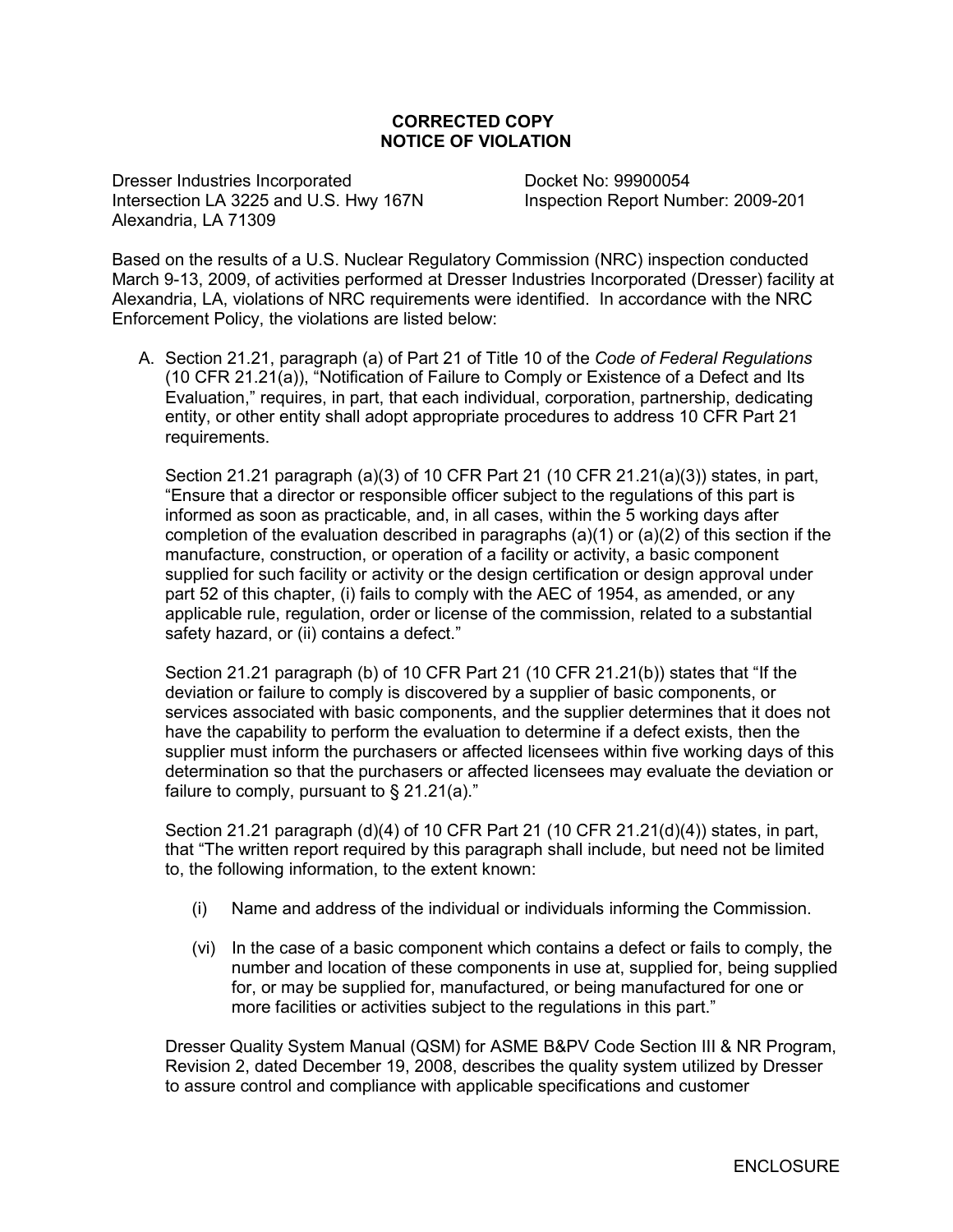requirements during the design and manufacture of pressure relief valves governed by documents, including Appendix B to 10 CFR Part 50 (Appendix B).

Dresser Quality Control Procedure (QCP)-031, "Evaluation and Reporting of Deviations and/or Noncompliance Affecting Safety Related to NRC Regulation 10 CFR Part 21," Revision 0, dated November 13, 1998, establishes the process for evaluating a deviation or noncompliance to determine whether it could create a substantial safety hazard and describes the reporting process.

Contrary to the above, as of March 13, 2009, Dresser failed to adopt appropriate procedures to address 10 CFR Part 21 requirements. Specifically, QCP-031 does not provide for:

- 1. Notification to the director or responsible officer within five working days after completion of evaluation that a basic component fails to comply or contains a defect.
- 2. Measures to inform purchasers or affected licensees within five days of determination that the entity does not have the capability to perform the evaluation.
- 3. Inclusion on the written notification informing the NRC of the reporting entity's name and address, and number and location of all basic components in use at facilities.

These issues are identified as **Violation 99900054/2009-201-01**.

This is a Severity Level IV violation (Supplement VII).

B. Section 21.31 of 10 CFR Part 21 (10 CFR 21.31), "Procurement documents," requires, in part, that each individual, corporation, partnership, dedicating entity, or other entity shall ensure that each procurement document specifies, when applicable, that provisions of 10 CFR Part 21 apply.

Dresser QSM, Section 4.0, "Procurement Document Control," describes, in part, the process for preparation and control of procurement documents, including the selection of the applicable quality system requirements to be included with the purchase document to suppliers.

Dresser Quality System Procedure (QSP)-06, "Purchasing - Supplier Qualification, Evaluation, Selection," Revision 10, dated August 24, 2007, describes the process to prepare purchase documents.

Contrary to the above, as of March 13, 2009, Dresser failed to include appropriate requirements in the QSM and/or QSP-06 that provide instructions for determining when the requirements of 10 CFR Part 21 are applicable and must be included in Dresser's procurement documents to suppliers on its Approved Nuclear Supplier List.

This issue is identified as **Violation 99900054/2009-201-02**.

This is a Severity Level IV violation (Supplement VII).

C. Section 21.51 of 10 CFR Part 21 (10 CFR 21.51), "Maintenance and Inspection of Records," subparagraphs  $21.51(a)(1)$ ,  $(a)(2)$ , and  $(a)(3)$  require that each individual,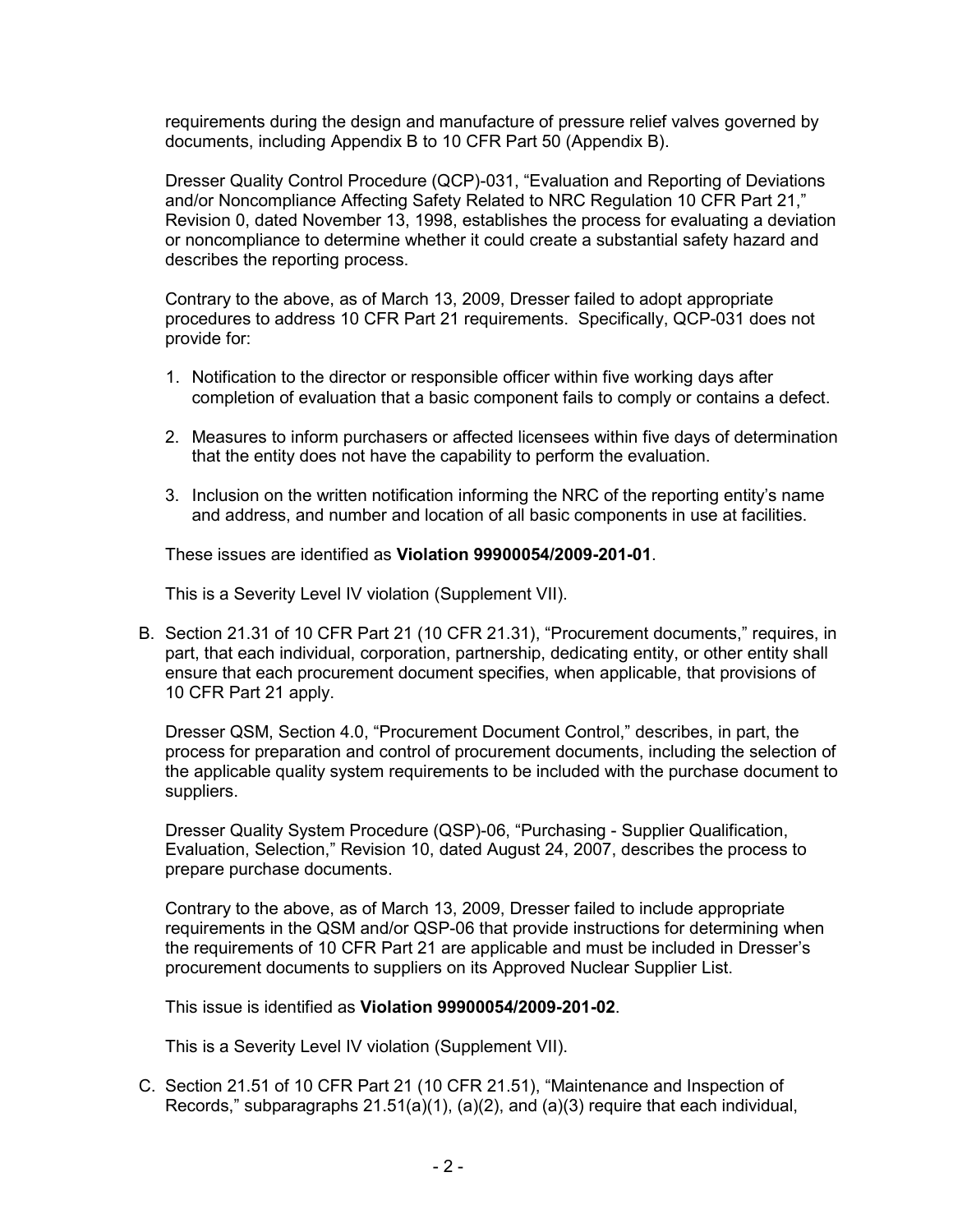corporation, partnership, dedicating entity, or other entity shall prepare and maintain records necessary to accomplish the purposes of this part, specifically:

- (a) Each individual, corporation, partnership, dedicating entity, or other entity subject to the regulations in this part shall prepare and maintain records necessary to accomplish the purposes of this part, specifically:
	- (1) Retain evaluations of all deviations and failures to comply for a minimum of five years after the date of the evaluation;
	- (2) Suppliers of basic components must retain any notifications sent to purchasers and affected licensees for a minimum of five years after the date of the notification.
	- (3) Suppliers of basic components must retain a record of the purchasers of basic components for 10 years after delivery of the basic component or service associated with a basic component.

Dresser QSM, Section 17.0, "Quality Assurance Records," describes, in part, the retention times for quality records.

Dresser QCP-031 establishes the process for evaluating a deviation or noncompliance to determine whether it could create a substantial safety hazard and describes the reporting process.

## **[Contrary to the above, as of March 13, 2009, Dresser failed to include appropriate requirements in the QSM, QCP-031, or other quality procedures for the maintenance of 10 CFR Part 21 records in accordance with the regulations.]**

This issue is identified as **Violation 99900054/2009-201-03**.

This is a Severity Level IV violation (Supplement VII).

D. Section 21.21 of 10 CFR Part 21 (10 CFR 21.21), "Notification of Failure to Comply or Existence of a Defect and Its Evaluation," paragraph  $21.21(d)(3)(i)$ , requires, in part, that notification required by paragraph (d)(1) must be made initially by facsimile (preferred method) to the NRC Operations Center within two days following receipt of information by the director or responsible corporate officer on the identification of a defect or failure to comply.

QCP-031, Section 11.0, states, in part, that "The initial notification to the NRC is required within two days."

Contrary to the above, Dresser failed to complete initial notification to the NRC of Dresser 10 CFR 21 File No. 2007-02 within two days as required by the regulation and the QCP.

This issue is identified as **Violation 99900054/2009-201-04**.

This is a Severity Level IV violation (Supplement VII).